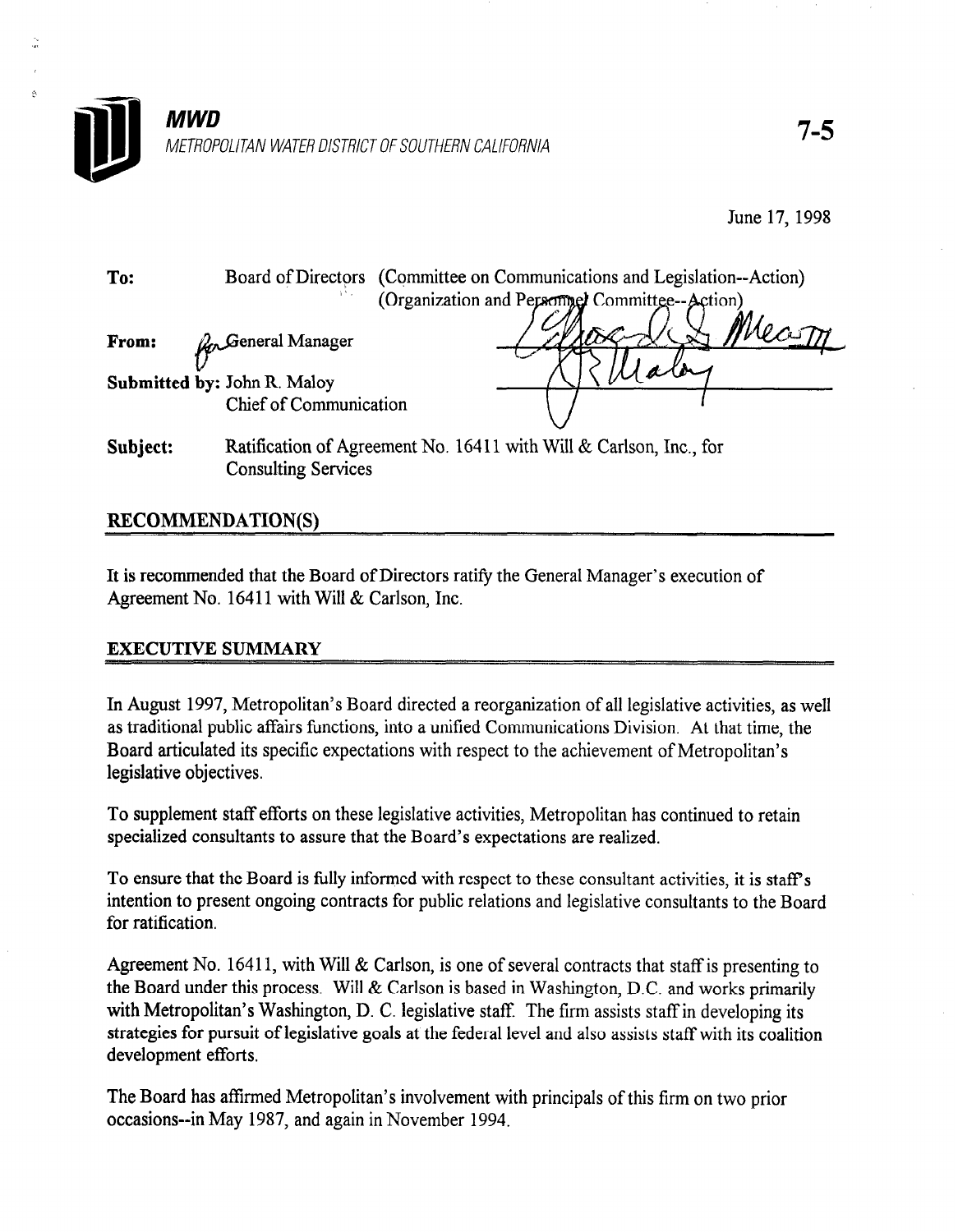## DETAILED REPORT

In August 1997, Metropolitan's Board directed a reorganization of all legislative activities, as well as traditional public affairs functions, into a unified Communications Division. At that time, the Board articulated its specific expectations with respect to the achievement of Metropolitan's legislative objectives. To supplement staff efforts on these legislative activities, Metropolitan has continued to retain consultants with particular expertise in legislative process and/or water policy to assure that the Board's expectations are realized.

To ensure that the Board is fully informed with respect to these consultant activities, it is staff's intention to present ongoing contracts for public relations and legislative consultants to the Board for ratification. Agreement No. 16411, with Will & Carlson, Inc., is one of several contracts that staff is presenting to the Board under this process. As detailed below, the Board has affirmed Metropolitan's involvement with principals of this firm on two prior occasions--in May 1987, and again in November 1994.

Metropolitan has contracted with Robert Will, currently a principal of Will & Carlson, Inc., since 1980. Before relocating to Washington, D.C., Mr. Will served as Metropolitan's General Counsel. In May 1987, and with approval of Metropolitan's Board, Mr. Will, as a partner in the law firm of Will & Muys, was again retained to represent the District on matters relating to the federal government.

In November 1994, Metropolitan's Board of Directors voted to establish a Washington, D.C. staff office to further strengthen our outreach efforts to federal legislators and regulatory agencies. As a part of these efforts, Metropolitan's Board recognized that it would be necessary to develop a "comprehensive federal advocacy program which includes agreements with several Washington, D.C. firms to provide representation with a broader array of perspectives and contacts in order to increase the scope and effectiveness of Metropolitan's activities and influence."

In December 1994, Mr. Will and Peter Carlson, who was also formerly with Will & Muys, partnered in a new firm, Will & Carlson, Inc. Following the formation of Will & Carlson, Inc., Metropolitan executed a contract to continue Messrs. Will and Carlson's role as our primary Washington advisors.

Having served as a Metropolitan advocate for nearly two decades, Robert Will along with Peter Carlson, continues to play a central role in Metropolitan's Washington efforts. Will & Carlson, Inc. also subleases its office space from Metropolitan, which allows Metropolitan to recover some of its overhead investment for the Washington operation.

Because consulting services provided by Will & Carlson, Inc., have proved necessary on a continuous basis, Agreement No. 164 11 was developed consistent with Metropolitan's policies for sole-sourcing and for securing consulting and professional services which will be required on an ongoing basis. The consultant is compensated on a monthly retainer basis, plus expenses. Under this new contract, which began in September 1997, the maximum amount payable is \$141,000 annually, including expenses.